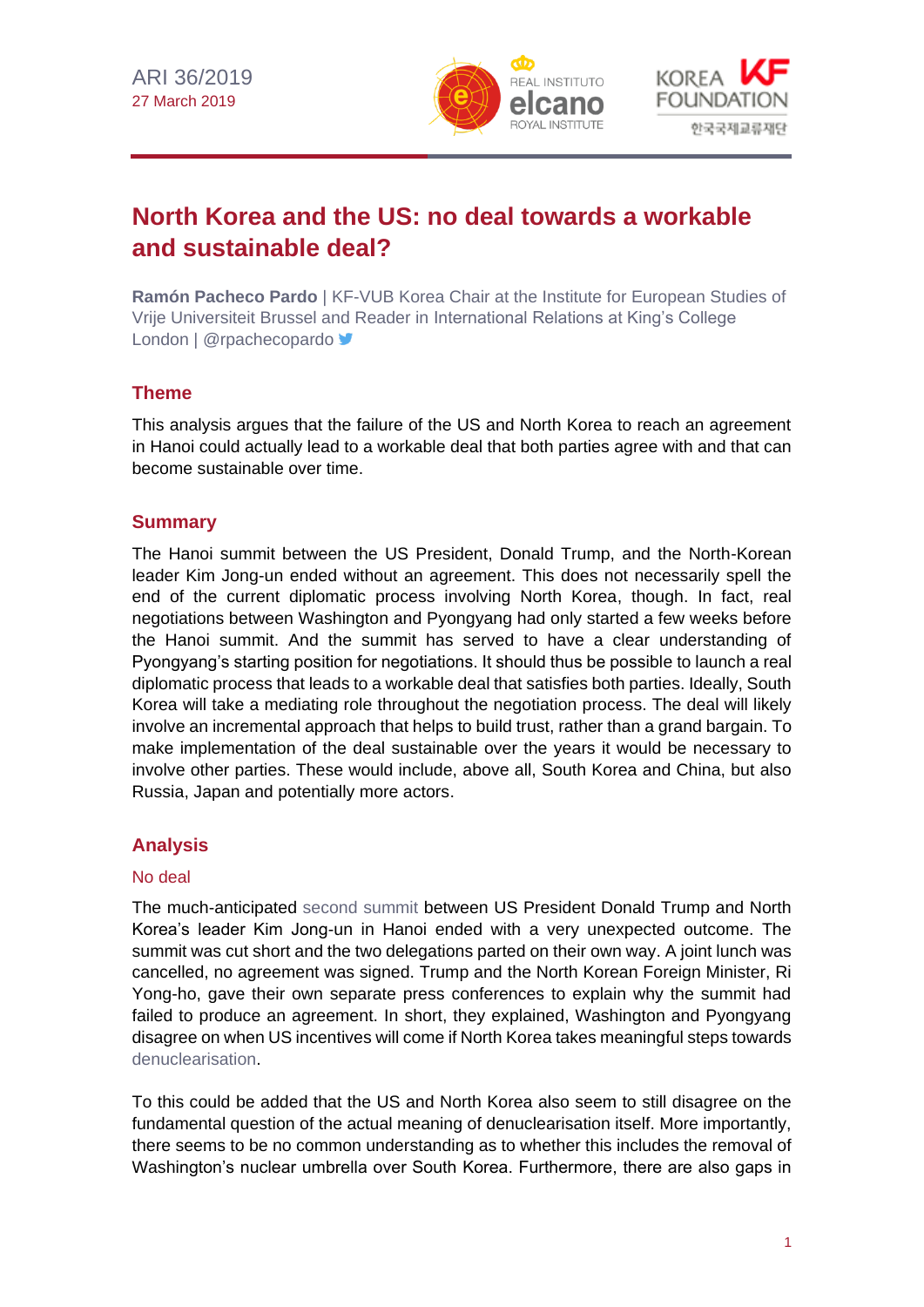the position of both countries regarding the issue of what constitutes a proper security guarantee for North Korea. It does not seem that the Hanoi meeting has served to iron out differences over these issues.

In the aftermath of the summit, therefore, questions have been raised about the sustainability of the process. Trump had gambled on his unconventional approach to diplomacy, including meeting Kim directly, succeeding where previous Presidents had failed. He had criticised former US Presidents for having 'failed' and got 'nothing' from North Korea. Following the Hanoi summit, it would seem that Trump will also fail to get anything out of the Kim government in terms of moving towards the denuclearisation of North Korea.

The situation, however, is not as bleak as it might have seemed immediately after the Hanoi summit. To start with, this Pyongyang is different from the one US Presidents Bill Clinton, George W. Bush and Barack Obama had to deal with. Certainly, it has a more developed nuclear weapons programme and has successfully tested ICBMs with a potential range including the whole of the US mainland. Whether Washington and the international community accept it or not, they are dealing with a de facto nuclear power. Indeed, there is a discussion in the US regarding whether complete denuclearisation is a realistic objective or whether Washington should accept a nuclear North Korea and instead seek to cap Pyongyang's programme while deterring its potential use of nuclear weapons. For now, however, Washington's official goal is the complete denuclearisation of North Korea.

Equally important, however, North Korea is now ruled by a young leader who feels secure in his position and who could well be in power for four decades or even longer. And this is a leader who has promised economic prosperity to his people. As he announced during the Korean Workers' Party plenum of April 2018, economic growth is going to be North Korea's focus once it has become a nuclear power. Kim reinforced this message during his New Year speech earlier this year, which had a decidedly economic focus. In other words, Kim is firmly putting economic development as his top priority. Following from the steps of other East-Asian strongmen such as China's Deng Xiaoping, South Korea's Park Chung-hee, Taiwan's Chiang Ching-kuo or Singapore's Lee Kuan Yew, Kim does not seem to see the absence of socio-political freedoms in contradiction with (partial) economic liberalisation. The examples of China and Vietnam, in particular, loom large.

Kim's focus on economics gives leverage to the US, South Korea and other parties. Without sanctions relief and, afterwards, foreign investment and expertise, the Kim government cannot fully develop the North Korean economy. Pyongyang also knows that a resumption of nuclear or ICBM tests would put an end to the current diplomatic process. Not even South Korean President Moon Jae-in, who kick-started the process, would be in a position to support diplomacy following from a new test. In other words, North Korea needs to come back to the negotiation table. Without doing so, Kim has little if any hope of launching a sustainable development process in North Korea.

On the US side, there is an understanding that negotiations are the only means to try to achieve the denuclearisation of North Korea. Pyongyang's nuclear deterrent makes war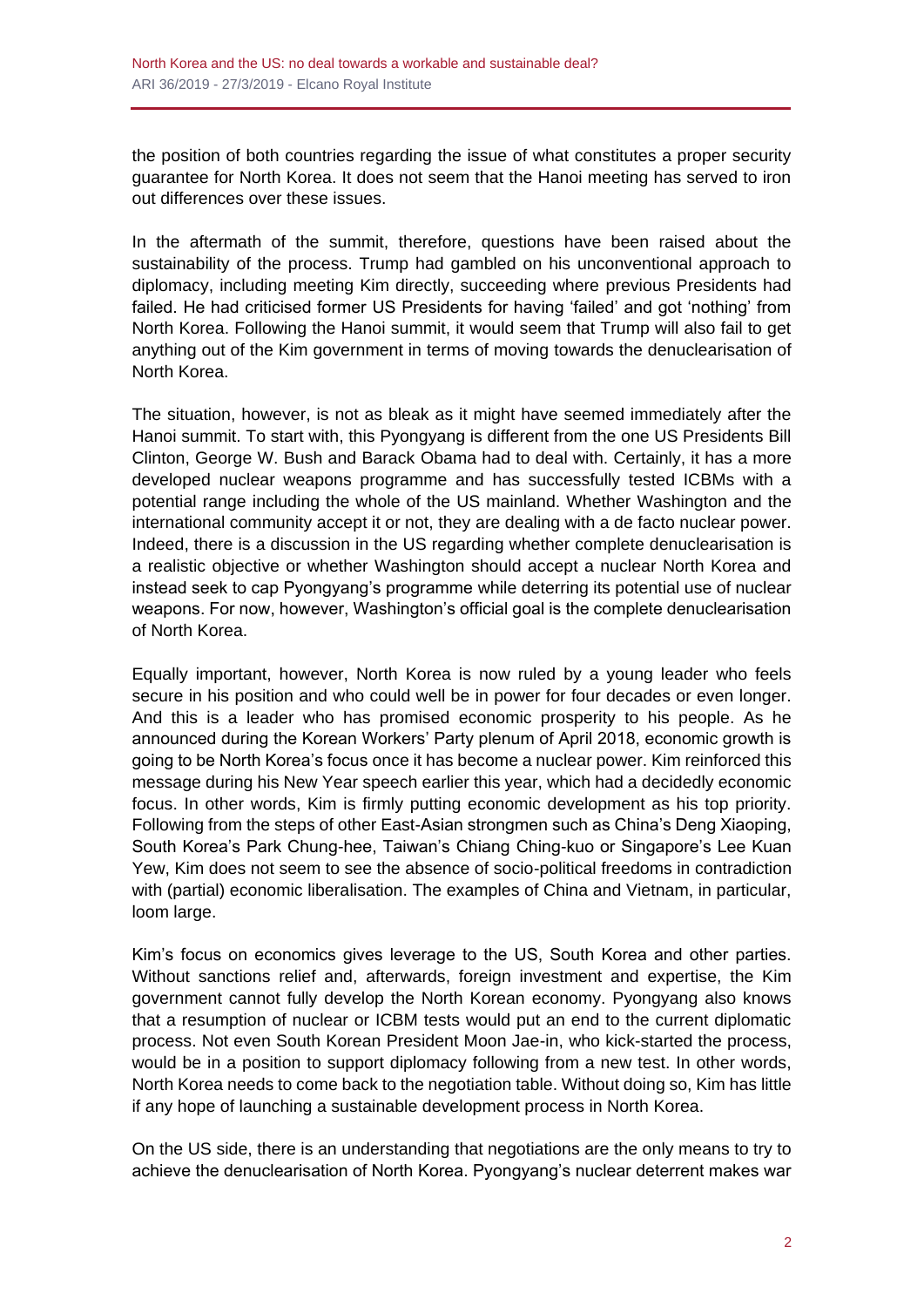unthinkable. Any conflict with North Korea would lead to retaliation and heavy casualties in South Korea and Japan and among US troops in both countries. Meanwhile, the regime does not seem to be on the verge of collapse, as some thought it might be back when Kim took power after his father, Kim Jong-il, died in December 2011. Similar arguments about a potential North Korean collapse had already been made in the 1990s when communist regimes broke down and North Korea's founder Kim Il-sung died. But North Korea still survives almost 20 years after the disintegration of the Soviet Union.

Also, with China, Russia and –more recently– South Korea unwilling to support 'maximum pressure' on Pyongyang, sanctions are not going to achieve Washington's stated goal of complete denuclearisation. There is even a question as to whether sanctions have compelled Pyongyang to come to the negotiation table. This is what the Trump Administration believes. But life in Pyongyang seems to carry on more or less as normal, regardless of whether ordinary North Koreans in the rest of the country are suffering or not.

Both the US and North Korea have repeatedly expressed their wish to continue diplomacy in the days since the Hanoi summit. Moon, meanwhile, has offered South Korea as a mediator between the two countries, including through three-party talks. The necessary working-level diplomacy between the US Special Representative for North Korea, Stephen Biegun, and the North Korean Nuclear Envoy, Kim Hyok-chol, only started weeks before the Hanoi summit. It is now the time for real diplomacy between Washington and Pyongyang to resume and take all the time needed to reach an agreement that works for both countries.

#### A workable deal

The fundamental question if and once Washington and Pyongyang re-start negotiations is whether North Korea is willing to denuclearise. Over the past few months, US and South Korean policy-makers have repeatedly stated that this is the case. This includes Trump and Moon. But it is fair to say that most experts on North Korea and nuclear weapons believe that Pyongyang will never agree to complete denuclearisation. The Kim family has spent over 50 years developing North Korea's nuclear weapons programme. It is the ultimate deterrent against a US strike. Besides, the nuclear programme is the only military advantage that North Korea has over the South, which otherwise has stronger and more sophisticated conventional capabilities. South Korea, of course, also has a military alliance with the US. It would not make sense for Pyongyang to give it up.

In Hanoi, however, for the first time ever, Kim said that he was willing to denuclearise. And North Korea put a price on the closure of the Yongbyon nuclear complex, the crown in the jewel of its nuclear programme: the removal of the last five rounds of UN Security Council sanctions on Pyongyang. In other words, the sanctions imposed since 2016 as North Korea accelerated its nuclear and ICBM test programmes. Pyongyang also put a verified dismantling of Yongbyon on the table, meaning that international experts would be allowed to inspect the facility throughout the process. Furthermore, it seems that Pyongyang offered a permanent freeze to its nuclear and ICBM tests. Whether this is a fair price to pay is open to question. But the point is that Pyongyang now has publicly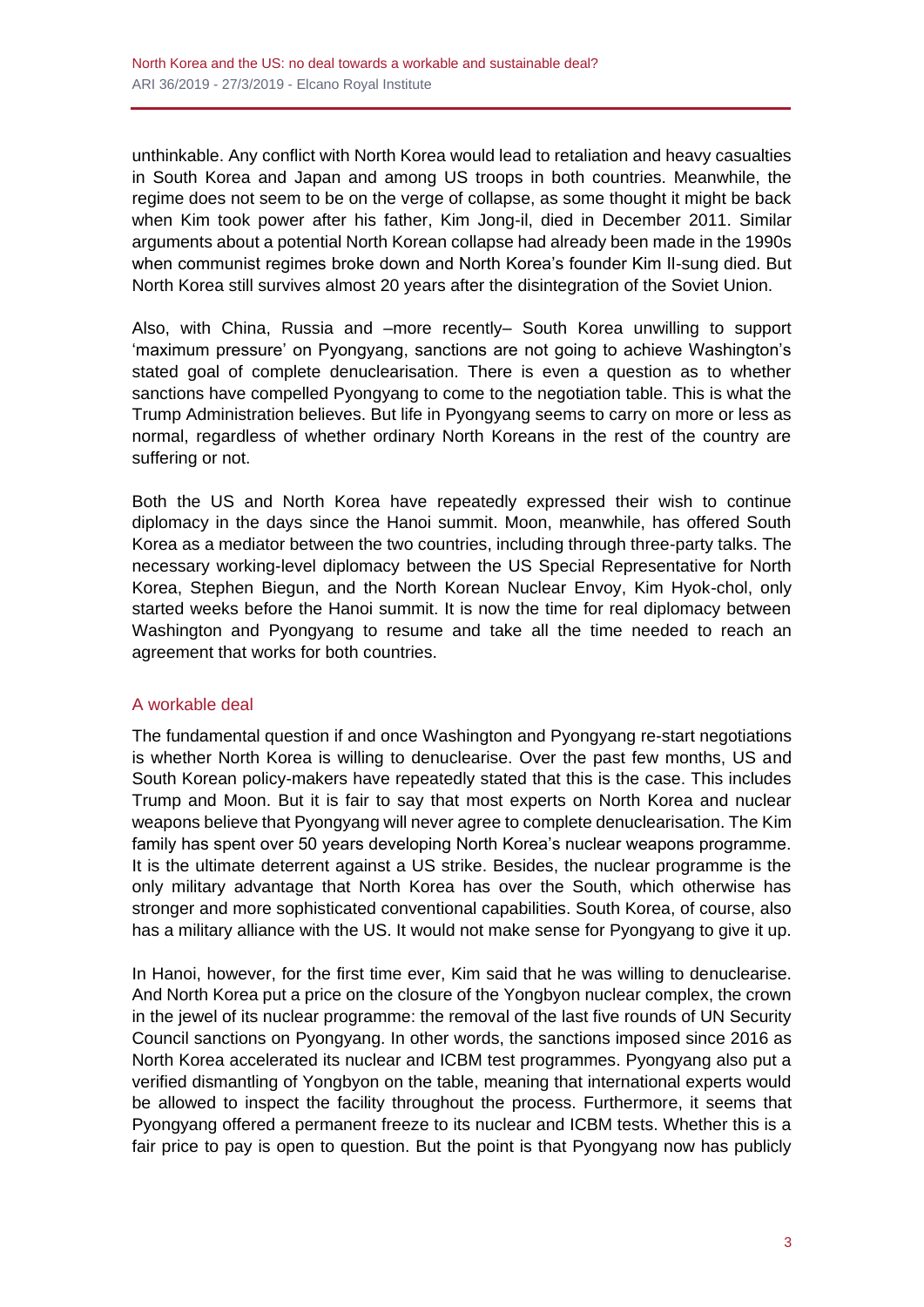stated its demands. And its leader is on record before the international community declaring his willingness to denuclearise.

On the US side, discussions prior to the Hanoi summit focused on the offer of a (nonbinding) peace declaration, the establishment of liaison offices in each other's country and the potential lifting of sanctions –or at least the use of waivers to re-start inter-Korean economic projects–. During the summit, however, Washington also asked to discuss other suspected nuclear facilities. Some reports suggest that the US delegation also sought to include North Korea's biological and chemical weapons programmes in the discussion. Indeed, the US offer can be described as a grand bargain in which Washington would put significant incentives on the table in exchange for a fundamentally different –and less threatening– military posture from Pyongyang.

In the end, any agreement that the US and North Korea might reach will probably take an incremental, action-for-action approach. After all, and in spite of the two Trump-Kim summits, there is little trust between Washington and Pyongyang. The former thinks that the latter will never denuclearise. The US foreign policy community points out that, from a US perspective, North Korea cheated on the 1994 Agreed Framework signed by Clinton and the then North Korean leader Kim Jong-il as well as on the 2005 Six-Party Talks Joint Statement signed under Bush. North Korea, meanwhile, believes that Washington would not mind Kim suffering the same fate as Iraq's Saddam Hussein or Libya's Muammar al-Gadaffi. *Rodong Sinmun*, Pyongyang's official newspaper, and North Korean diplomats have repeatedly stated this point over the years. An incremental approach therefore makes more sense, since it would allow both countries to build trust over time.

Thus, any agreement would probably start with North Korea's offer to verifiably dismantle Yongbyon plus a permanent test freeze. After all, any realistic approach to North Korea's denuclearisation needs to start by capping its programme. This might seem a modest achievement, but at least it would prevent Pyongyang from continuing to expand its number of nuclear warheads and missiles. The roll-back would come afterwards. In exchange, the Trump Administration would in all likelihood offer partial sanctions relief or at least waivers. Kim needs these to prove to his internal opponents that taking steps towards denuclearisation leads to economic rewards. With Moon eager to re-start inter-Korean economic cooperation, North Korea could receive immediate economic benefits under both partial relief and waiver scenarios.

The US would probably also offer a peace declaration plus the eventual opening of liaison offices. A peace declaration would be the first step towards a peace regime that China, an official party to the armistice agreement that ended the Korean War, would also need to sign. In Moon's view, the peace treaty would then lead to a peace regime in the Korean Peninsula based on trust-building and cooperation. As for the liaison offices, this would be a reciprocal step that could either be reversed, if diplomacy fails, or lead to the eventual normalisation of diplomatic relations between the US and North Korea. This has been a long-term goal for the Kim family, dating back to at least the 1970s when the US and China normalised relations.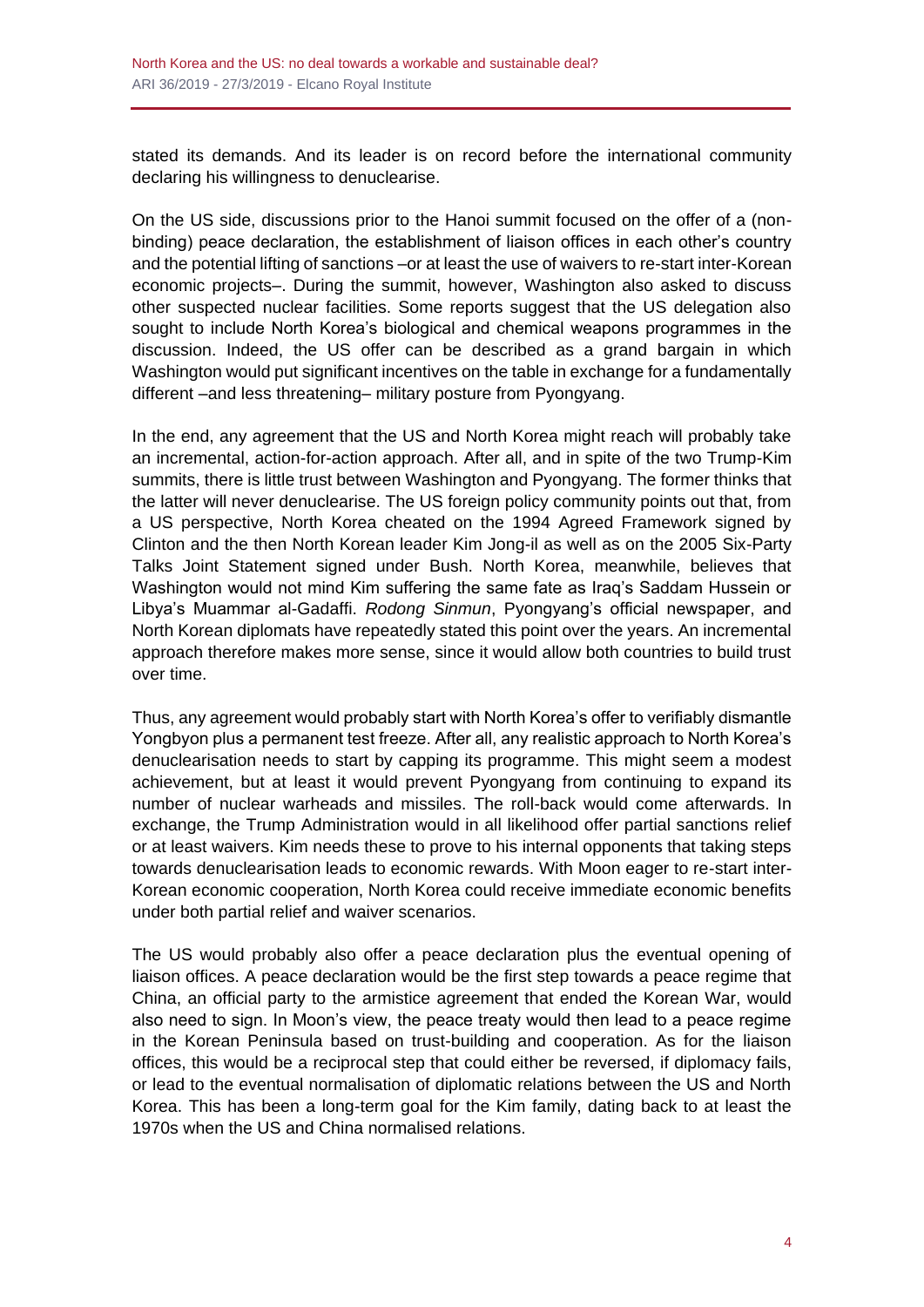In other words, any agreement would be closer to Washington's negotiating position. This is natural, since after all the US is the stronger party to the negotiations and reportedly it was Trump who walked away from the negotiation table in Hanoi. This way the US President showed his willingness to flex Washington's diplomatic muscle if necessary. Trump needed this for domestic purposes, as he argued during the postsummit press conference when he stated that he would have been criticised had agreed to a 'bad' deal. But this also served Trump to indicate to Pyongyang that it needs to come up with a better offer if it wants an agreement with Washington.

On the other hand, the longer a cap and eventual roll-back on North Korea's nuclear programme takes, the more incentives the US will have to offer if it is serious about pushing North Korea towards complete denuclearisation. After all, reports suggest that Pyongyang continues to build missiles –and it has never said it would stop their production–. It is unlikely that Pyongyang will accept its own version of a 'bad' deal, consisting of a so-called Libya model in which North Korea would first denuclearise and sanctions relief would come later. If this is the agreement that Washington ends up offering, the Kim government will not agree to it.

#### A sustainable deal

An agreement between the US and North Korea would lead to an implementation process full of dangers. After all, the Agreed Framework and the Six-Party Talks Joint Statement failed at the implementation stage. The 2012 Leap Day deal agreed by Obama and the current leader, Kim, barely lasted a few weeks. Therefore, it would be necessary for any new agreement to include a robust implementation mechanism to avoid having the US, North Korea or both defect from it. After all, full implementation of any deal would take years and cut across more than one US –and South Korean– presidency. The deal would thus need to be appealing under different political scenarios.

In this regard, the role of Moon is crucial. His relentless push to launch a diplomatic process since becoming President in May 2017 was the main factor behind the current bout of diplomacy in the Korean Peninsula. As the failure of the Hanoi summit shows, there is no guarantee that diplomacy can even lead to an agreement. In this respect, it is encouraging that following the summit he has openly offered Seoul as the mediator in three-way talks also involving Washington and Pyongyang. More mediation will be needed in weeks, months and, possibly, years ahead though. And if an agreement is reached in the next few months and Trump is replaced by another President in 2020, Moon will have to make the case for the continuation of diplomacy.

Furthermore, implementation of any agreement will outlive Moon, whose non-renewable five-year presidency will end in 2022. His successor will have to carry on with the diplomatic process. In this respect, there are questions as to whether a potential conservative victory could put an end to inter-Korean diplomacy. After all, South Korean conservatives tend to take a tougher approach towards negotiations with North Korea. However, polls show that the current diplomatic process and inter-Korean reconciliation have the support of over two thirds of South Koreans –including around half of conservatives–. Furthermore, South Korea's ruling and main opposition party issued a letter in support of the Hanoi summit in the days before it took place, along with three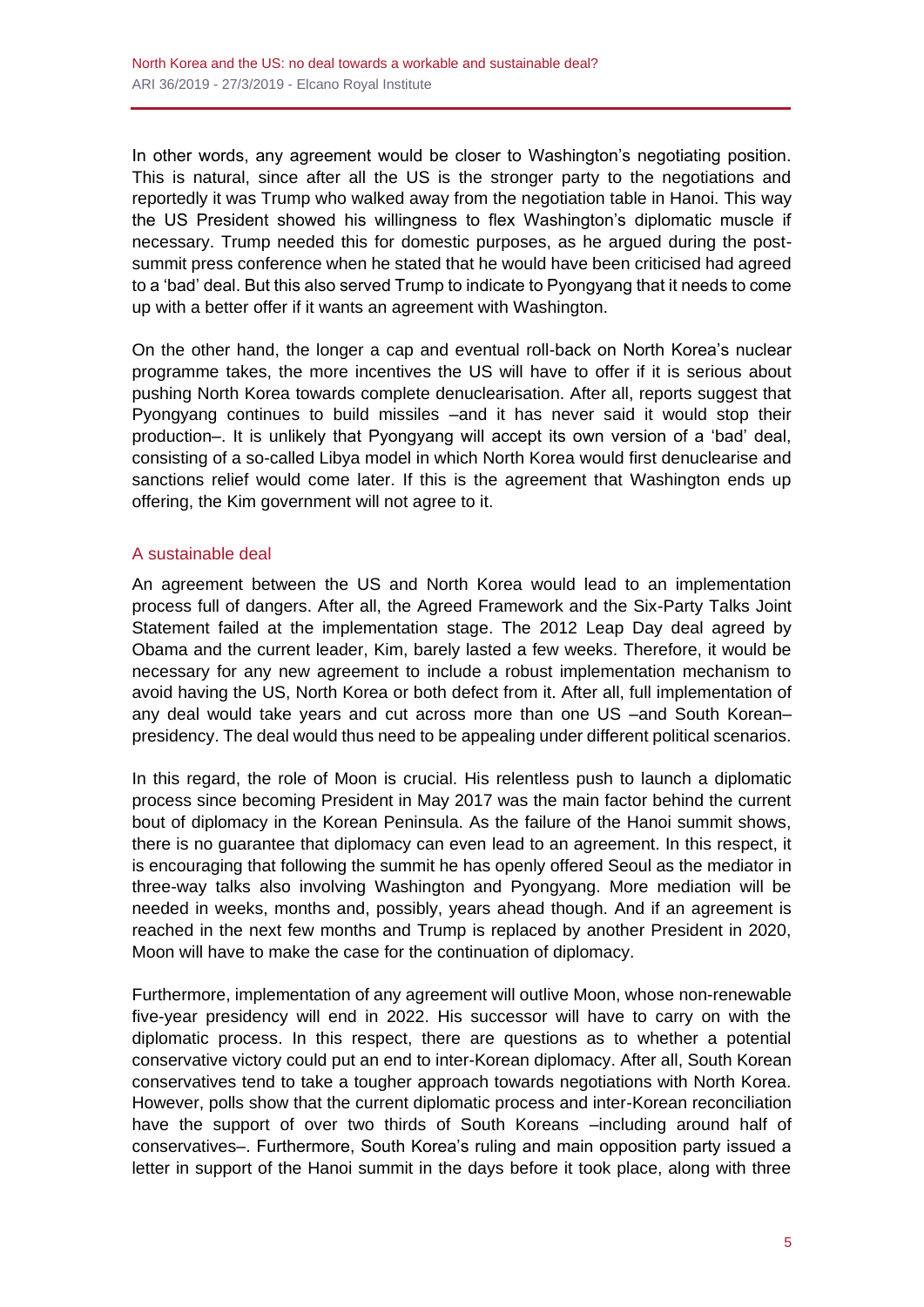other smaller parties. It can be thus assumed that if the current process fails it will not be due to South Korean opposition. After all, Seoul is the party that has more to gain from engagement and diplomacy with North Korea other than Pyongyang itself.

Considering the level of political polarisation in the US, it would make sense to try to reach an agreement that is flexible enough to gather the support of a wide range of Republicans and Democrats. The former have been generally supportive of Trump-led diplomatic efforts with North Korea, at least publicly. The latter have been more critical, even though in recent weeks progressives within the Democratic Party have called for a roadmap to formally end the Korean War. It seems that divisions between Republicans and Democrats and within each party do not relate to the use of diplomacy per se. They refer to the level and timing of incentives, as well as to whether the current negotiation process with North Korea should focus on denuclearisation solely or should cover other matters such as Pyongyang's human rights record. In this respect, an agreement on denuclearisation leaving scope for finetuning down the road, including on matters outside the realm of denuclearisation itself, would be preferable and more realistic than a comprehensive agreement imposing a straitjacket that future US governments might reject.

In this respect, a sustainable deal involving the US and North Korea would also need to include a multilateral component. When it comes to denuclearisation, the US and North Korea are the key players. But when it comes to guaranteeing Pyongyang's security –a long-term demand of the Kim family– or support to improve the North Korean economy, however, other actors should be involved. The Six-Party Talks Joint Statement included several working groups. Moon's North-East Asia Plus Community of Responsibility envisions a regional mechanism involving a core involving the six parties plus several supporting actors. In recent weeks there had been discussions about setting four working groups in the aftermath of the Hanoi summit if an agreement had been forthcoming. In other words, an agreement with denuclearisation at its core and other matters surrounding it would be best not only to assuage North Korean concerns, but also to ensure that multiple stakeholders have an incentive to keep it alive. Also, the more stakeholders that are part to an agreement the easier it would be to carry it across different US Administrations.

The fate of the Joint Comprehensive Plan of Action –or JCPOA– with Iran shows the advantages of involving several stakeholders. Had it been a bilateral agreement between Washington and Tehran, it would have died following from Trump's decision to withdraw last year. The JCPOA, however, is being kept alive thanks to the other signatories. Whether the JCPOA is eventually revived or is replaced by another deal, the fact that nominally it remains in place provides a basis for diplomacy to resume. It also provides a lifeline to Iranian policy-makers who prefer engagement over hawkish hardliners who would rather see Tehran develop its own nuclear programme. The same would apply to any process involving Pyongyang.